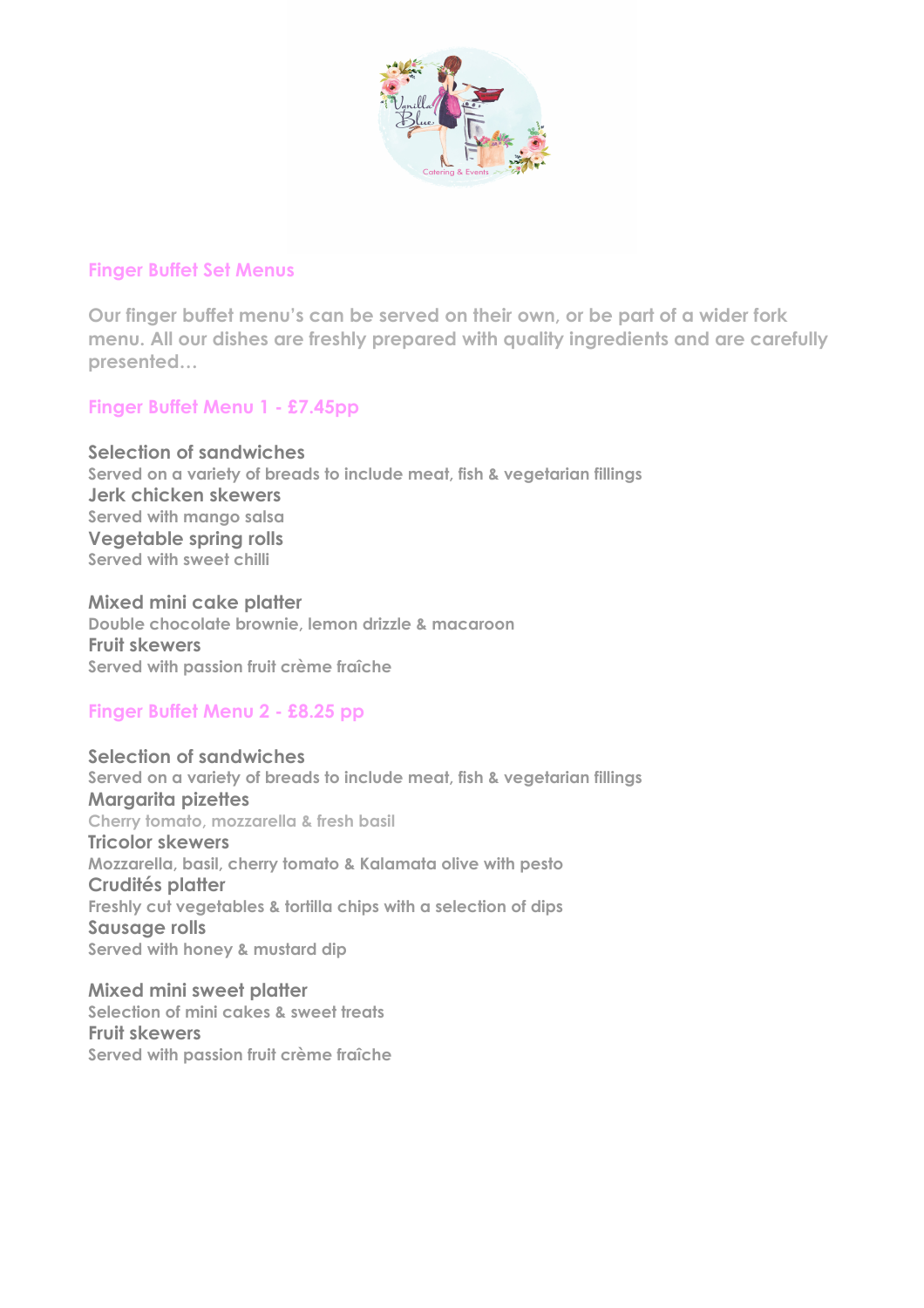### **Finger Buffet Menu 3 - £9.50 pp**

**Selection of sandwiches/wraps Served on a variety of breads to include meat, fish & vegetarian fillings Chicken tikka skewers Served with mint sauce Vegetarian tartlets Feta, rosemary & black olive Cocktail sausages Served with a BBQ dip Duck spring rolls Served with plum sauce Gravlax Served on sunflower bread with honey mustard dressing**

**Mixed mini sweet platter Selection of mini cakes & sweet treats Fruit skewers Served with passion fruit crème fraîche**

### **Finger Buffet Menu 4 - £10.95 pp**

**Selection of wraps & rolls Served on a variety of tortillas & rolls to include meat, fish & vegetarian fillings Lemon & oregano Served with pesto mayo Roast red pepper tartlets With spinach & goat's cheese Parma ham bruschetta With goats cheese, grilled artichoke & rocket Tricolor skewers Mozzarella, cherry tomato & olive with pesto dip Gravlax Served on sunflower bread with honey mustard dressing**

**Mixed mini sweet platter Selection of mini cakes & sweet treats Fruit platter Selection of sliced tropical & seasonal fruits**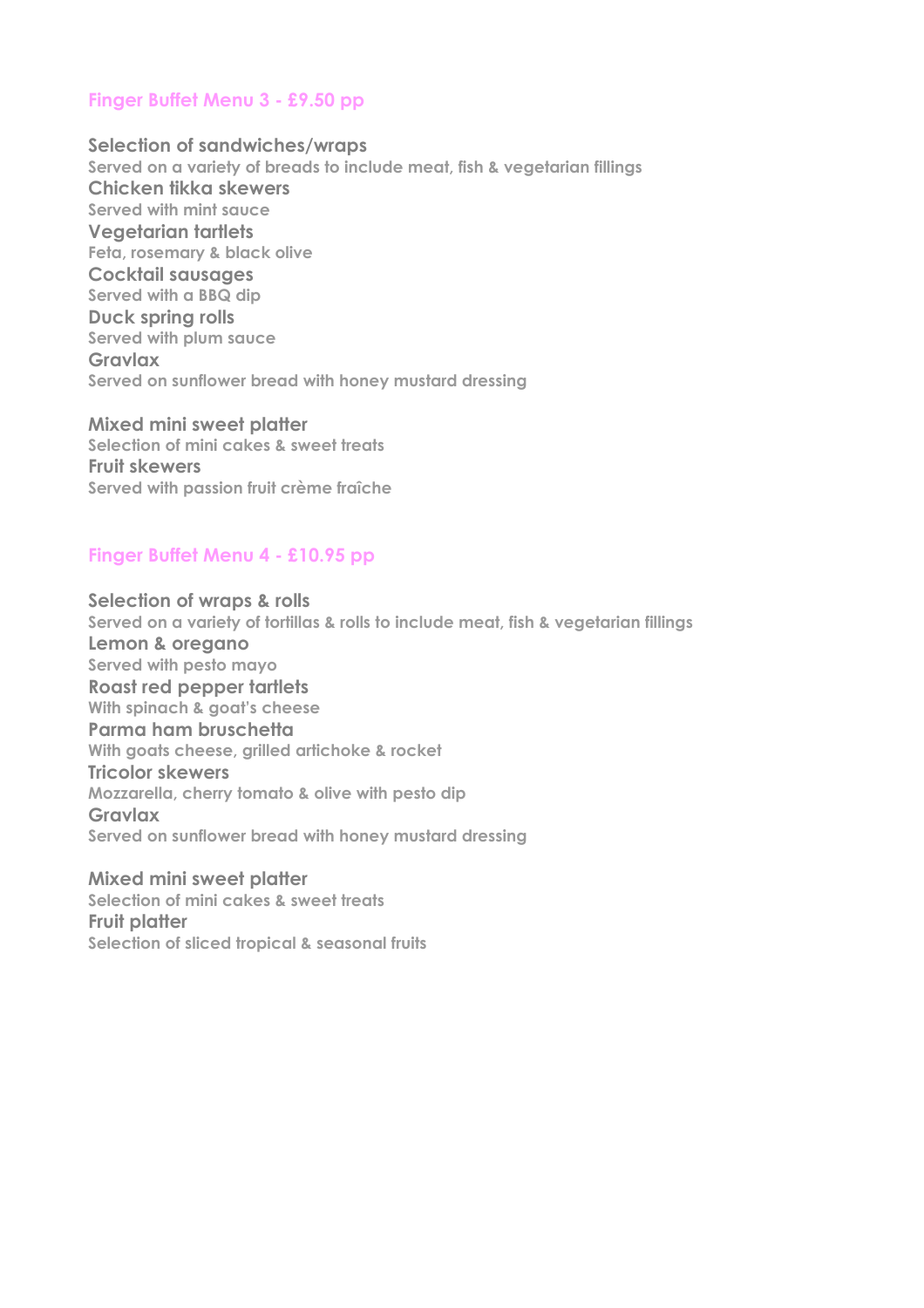### **Finger Buffet Menu 5 Vegetarian - £7.95 pp**

**Selection of sandwiches Served on a variety of breads Vegetable samosas Served with cucumber & mint yogurt Roast red pepper tartlets With spinach & goat's cheese Tricolor skewers Mozzarella, cherry tomato & olive with pesto dip**

**Mixed mini sweet platter Selection of mini cakes & sweet treats Fruit skewers Served with passion fruit crème fraiche**

#### **Finger Buffet Menu 6 Gluten Free - £8.25 pp**

**Selection of sandwiches Served on a variety of breads to include meat, fish & vegetarian fillings Aubergine bruschetta With rocket leaves Tricolor skewers Mozzarella, cherry tomato & olive with pesto dip Jerk chicken skewers Served with mango salsa**

**Mixed mini sweet platter Selection of mini cakes & sweet treats Fruit skewers Served with passion fruit crème fraiche**

#### **Finger Buffet Menu 7 Vegan - £8.25 pp**

**Selection of sandwiches & wraps Vegan fillings Aubergine bruschetta With rocket leaves Crudités platter Freshly cut vegetables & tortilla chips with a selection of dips** 

**Mixed mini sweet platter Selection of mini cakes & sweet treats Fruit skewers Served with passion fruit coulis**